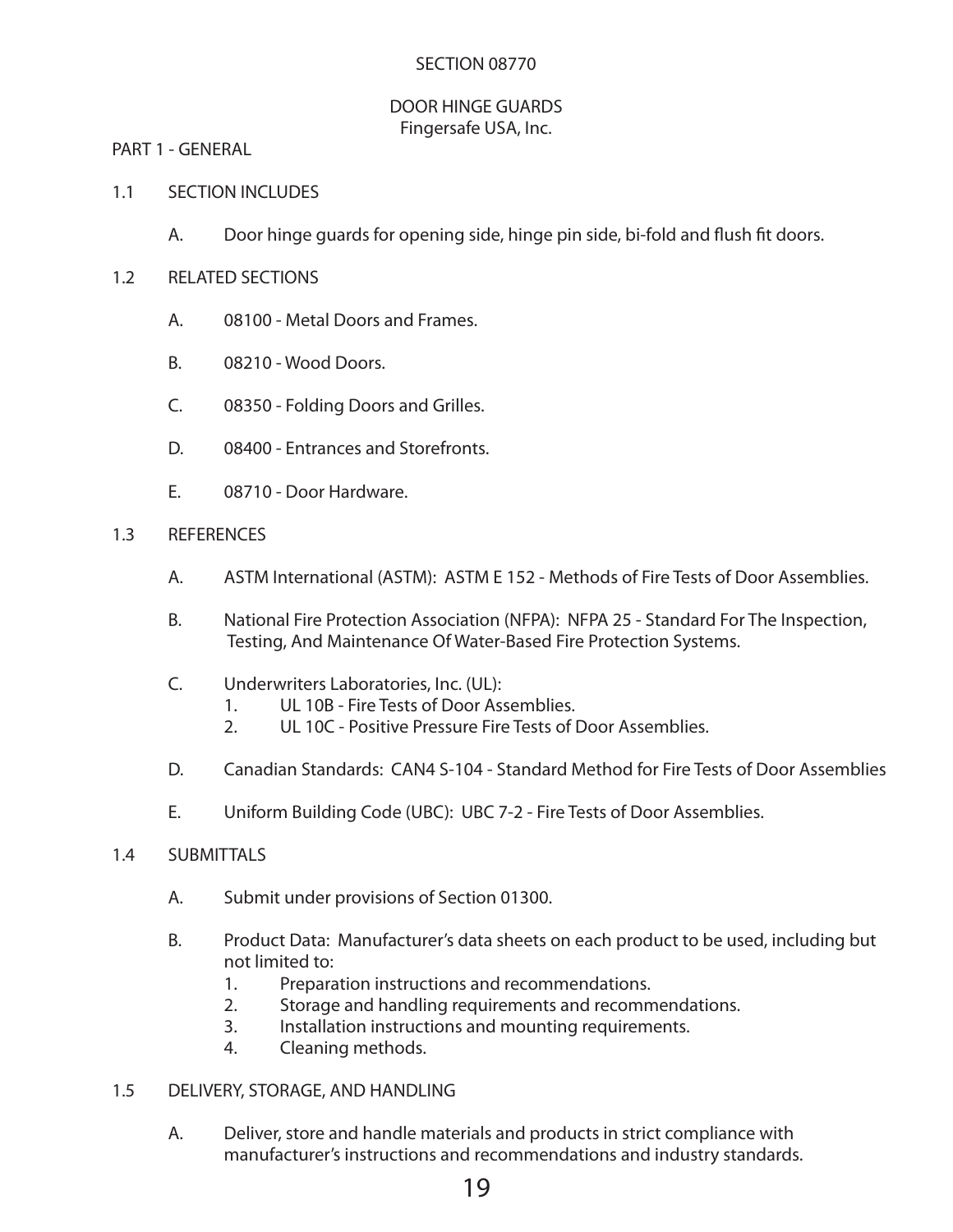FINGERSAFE MK1A OPEN HINGE PROTECTION



PLEATED GUARD (a.k.a. ACCORDION)



RETAINING PLATE (a.k.a. FIXING STRIP)

ISOMETRIC VIEW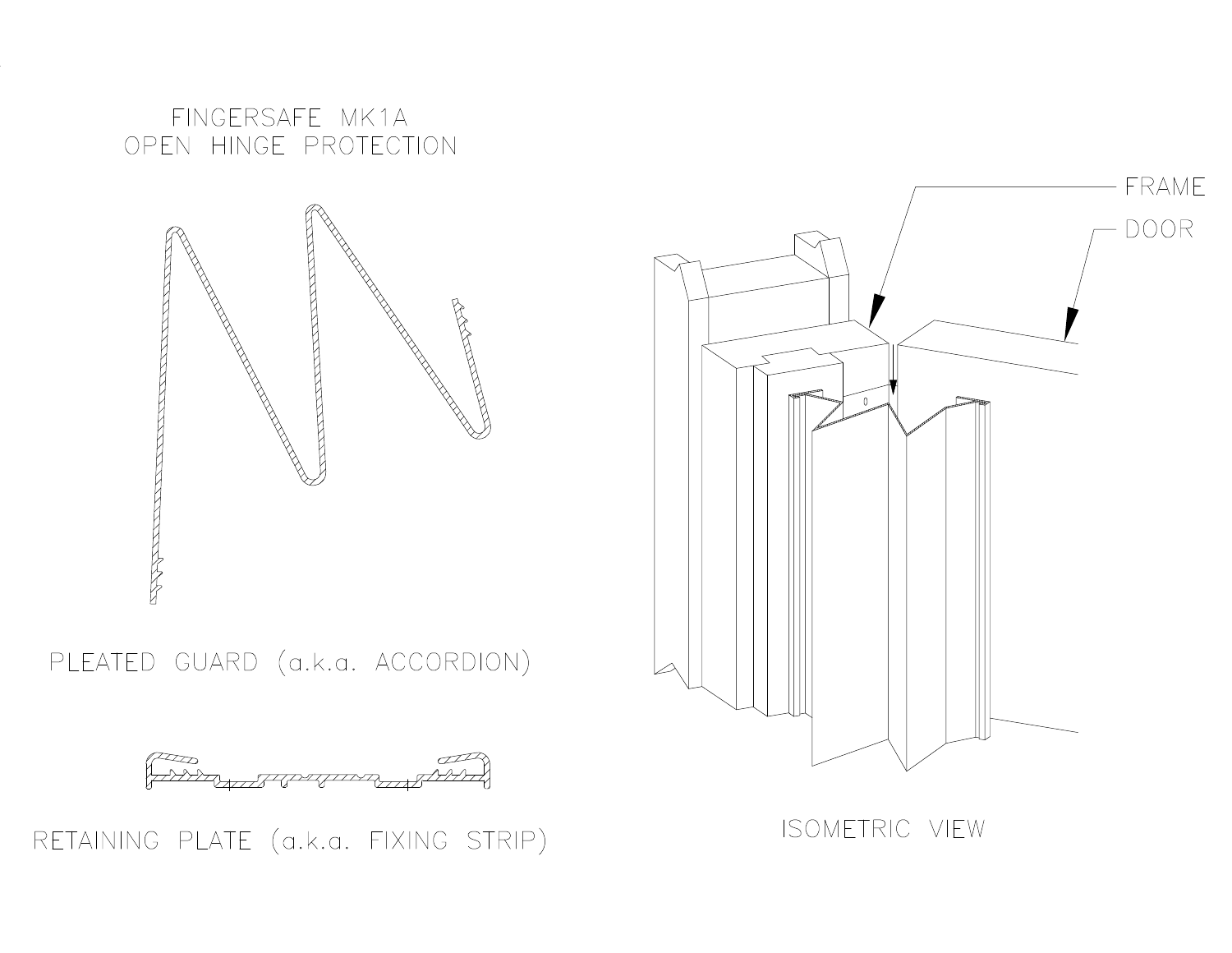B. Store materials in manufacturer's original sealed, labeled packaging until ready for installation and in a horizontal position in accordance with manufacturer's instructions. Protect from damage.

## 1.6 PROJECT CONDITIONS

A. Maintain environmental conditions (temperature, humidity and ventilation) within limits recommended by manufacturer for optimum results. Do not install products under environmental conditions outside manufacturer's recommended limits.

## PART 2 PRODUCTS

#### 2.1 MANUFACTURERS

- A. Acceptable Manufacturer: Fingersafe USA, Inc; P. O. Box 8777; Savannah, GA 31412. ASD. Phone: 912-234-6120. Fax: 912-236-7549. Web Site: www.fngersafe.com.
- B. Substitutions: Not permitted.
- 2.2 DOOR HINGE GUARDS FOR OPENING SIDE
- A. Door Hinge Guards: Model MK1A for opening side as manufactured by Fingersafe USA, Inc.
	- 1. Length: Standard, 79.75 inches (2026 mm).
	- 2. Length: 84 inches (2134 mm).
	- 3. Length: 96 inches (2438 mm).
	- 4. Length: As recommended by manufacturer for full length of door from bottom side of frame of frame at top frame at top to bottom of door. Can be cut to size.
	- 5. Width: 2.4 inches
	- 6. As scheduled and indicated on drawings
	- 7. Thickness: .04 inches typical
	- 8. Construction: High-quality PVC (UL V-O rated) with TPE hinges.
	- 9. Design: Ejects fngers from the opening hinge end of a door before injury can occur.
	- 10. Compatibility: Fits wood, aluminum, metal, stainless steel and UPVC doors.
	- 11. Range of Motion: Allows door to operate in excess of 180 degrees.
	- 12. Installation Accessories: Screws and fxing strips are included.
	- 13. Compliance: Approved for use up to any four-hour fre-rated door assembly.
		- a. ASTM E 152 Methods of Fire Tests of Door Assemblies.
		- b. NFPA` 25 Standard For The Inspection, Testing, And Maintenance Of Water-Based Fire Protection Systems.
		- c. UL 10B Fire Tests of Door Assemblies.
		- d. UL 10C Positive Pressure Fire Tests of Door Assemblies.
		- e. CAN4 S-104 Standard Method for Fire Tests of Door Assemblies
		- f. UBC 7-2 Fire Tests of Door Assemblies.
	- 14. Colors: White.
	- 15. Colors: Black.
	- 16. Colors: Grey.
	- 17. Colors: Brown.
	- 18. Colors: Almond.

\*\* NOTE TO SPECIFIER \*\* If the hinge pin side can be accessed Mk1B is needed. Initially developed for the U.S. Government, this model affixes to the door frame and outside edge of door from top to bottom forming a protective seal over the hinge. We can supply special models to cover larger hinges. Door hinge guards have a high impact resistance and are easily cleaned with common household cleaners.

20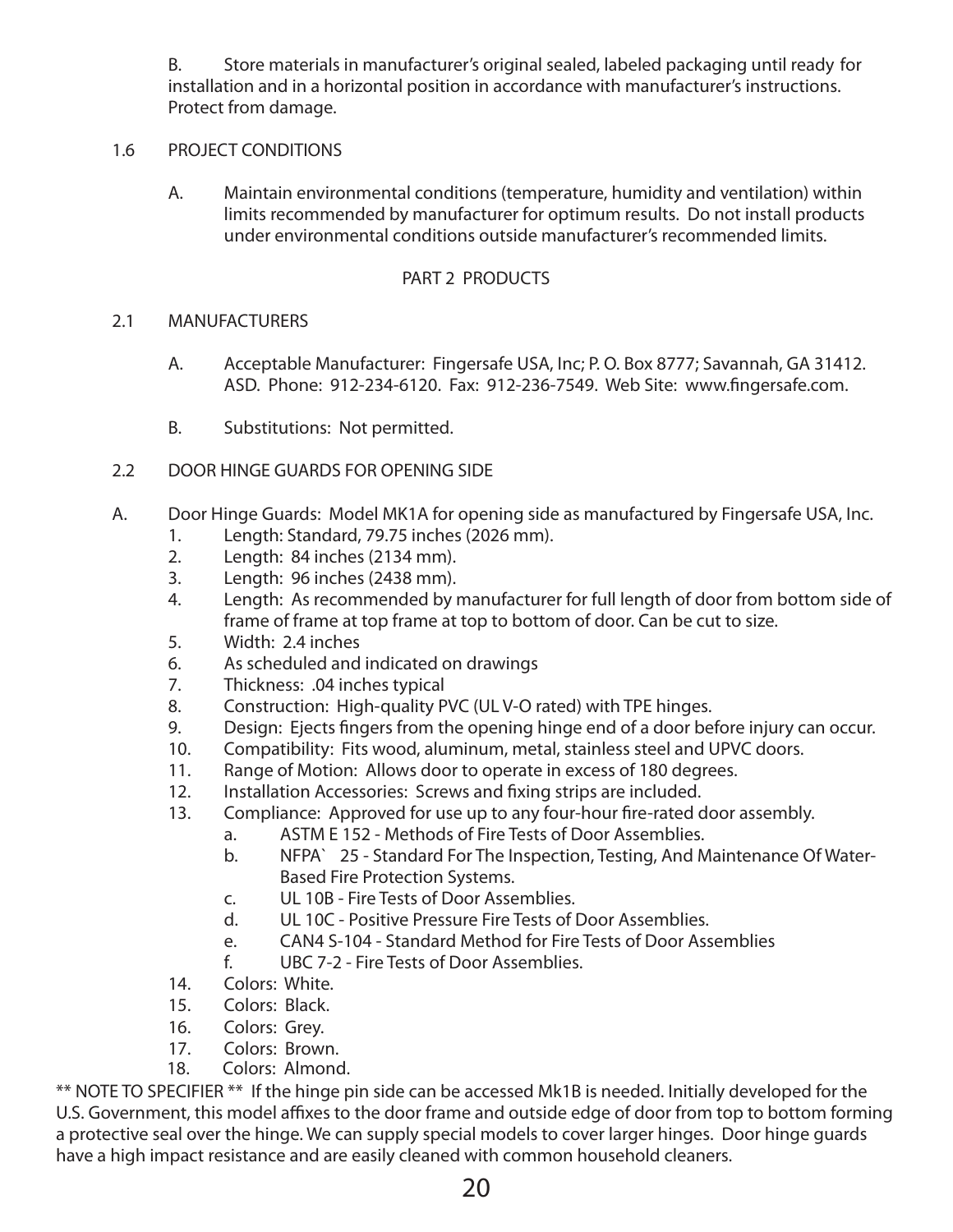# 2.3 DOOR HINGE GUARDS FOR HINGE PIN SIDE

- A. Door Hinge Guards: Model MK1B for hinge pin side as manufactured by Fingersafe USA, Inc.
	- 1. Length: Standard, 79.75 inches (2026 mm).
	- 2. Length: 84 inches (2134 mm).
	- 3. Length: 96 inches (2438 mm).
	- 4. Length: As recommended by manufacturer for full length of door from bottom side of
	- 5. Width: 1.1 inches (28 mm).
	- 6. Width: Can be doubled in width
	- 7. Width: As scheduled and indicated on Drawings
	- 8. Thickness: 0.4 inches (10 mm) typical.
	- 9. Construction: High-quality PVC (UL V-O rated) with TPE hinges.
	- 10. Design: Protects fngers from the hinge pin end of the door.
	- 11. Compatibility: Fits wood, aluminum, metal, stainless steel and UPVC doors.
	- 12. Range of Motion: Allows door to operate in excess of 180 degrees.
	- 13. Application: Can be modifed to accommodate doors or gates with a maximum opening of 16 inches (406 mm), wider openings up to 8-1/2 inches (215 mm); also ft rising butts.
	- 14. Installation Accessories: Screws and fxing strips are included.
	- 15. Compliance: Approved for use in up to any four-hour fre-rated door assembly.
		- a. ASTM E 152 Methods of Fire Tests of Door Assemblies.
			- b. NFPA 25 Standard For The Inspection, Testing, And Maintenance Of Water-Based Fire ProtectionSystems.
			- c. UL 10B Fire Tests of Door Assemblies.
			- d. UL 10C Positive Pressure Fire Tests of Door Assemblies.
			- e. CAN4 S-104 Standard Method for Fire Tests of Door Assemblies
			- f. UBC 7-2 Fire Tests of Door Assemblies.
	- 16. Colors: White.
	- 17. Colors: Black.
	- 18. Colors: Grey.
	- 19. Colors: Brown.
	- 19. Colors: Almond
- 2.4 DOOR HINGE GUARDS FOR BI-FOLD AND FLUSH FIT DOORS TO FRAME
	- A. Door Hinge Guards: MK1C for bi-fold and fush ft doors as manufactured by Fingersafe USA, Inc.
		- 1. Length: As recommended by manufacturer for size of door.
		- 2. Construction: High-quality PVC (UL V-O rated) with TPE hinges.
		- 3. Components: Uses the MK1A module but has a fxing strip which keeps the door hinge guard fat against the door and ejects fngers.
		- 4. Application: Allows a full 5 inch (127 mm) door opening and can be modifed to accommodate wider openings up to 8-1/2 inches (125 mm)
		- 5. Compliance: Acts as a draft excluder and smoke inhibitor.
		- 6. Colors: White.